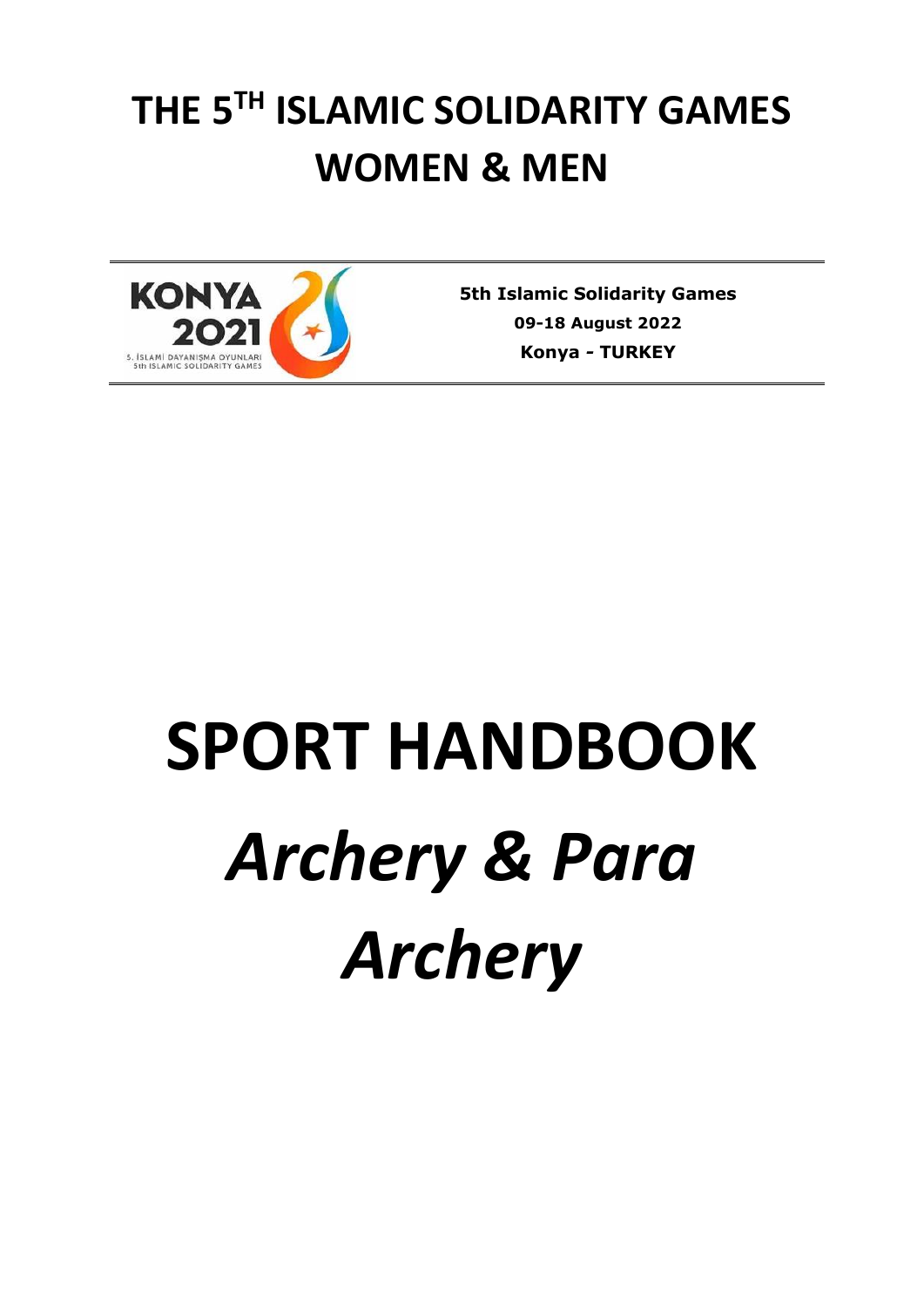## **Introduction**

| <b>Title</b>                        | <b>Sport Handbook-Archery</b>                                                                             |
|-------------------------------------|-----------------------------------------------------------------------------------------------------------|
| Abstract                            | This document provides a summary of the requirements and<br>technical guidelines for Archery competitions |
| Version                             | 1.3                                                                                                       |
| Date of Issue                       | 14.01.2022                                                                                                |
| <b>Status</b>                       | Final version                                                                                             |
| <b>Document Owner</b>               | <b>Halis Yunus ERSOZ</b>                                                                                  |
| <b>Name of Organizer</b>            | <b>Fatih UYSAL</b>                                                                                        |
| <b>Name of Issuing Organization</b> | <b>TISGOC</b>                                                                                             |
| Category                            | Sport Technical                                                                                           |
| <b>Access Restrictions</b>          | <b>TISGOC UNCLASSIFIED</b>                                                                                |

## **Handbook Revision Review**

| <b>Version</b> | Date       | <b>Author</b>                     | <b>Summary Flow</b>            |
|----------------|------------|-----------------------------------|--------------------------------|
| 1.0            | 08.10.2021 | <b>Turkish Archery Federation</b> | <b>First Draft</b>             |
| 1.1            | 12.11.2021 | Sports Directorate                | General comments and revisions |
| 1.2            | 17.12.2021 | <b>ISSE</b>                       | General comments and revisions |
| 1.3            | 24.01.2022 | International Archery Federation  | <b>Final Version</b>           |

## **Abbreviations and Terminology**

| <b>Title</b>                                          | <b>Abbreviations</b> | <b>Notes</b> |
|-------------------------------------------------------|----------------------|--------------|
| <b>Islamic Solidarity Sports Federation</b>           | <b>ISSF</b>          |              |
| Turkish Islamic Solidarity Games Organizing Committee | <b>TISGOC</b>        |              |
| 5 <sup>th</sup> Konya Islamic Solidarity Games        | <b>KONYA 2021</b>    |              |
| National Olympic Committee                            | <b>NOC</b>           |              |
| World Archery                                         | <b>WA</b>            |              |
| <b>Turkish Archery Federation</b>                     | <b>TAF</b>           |              |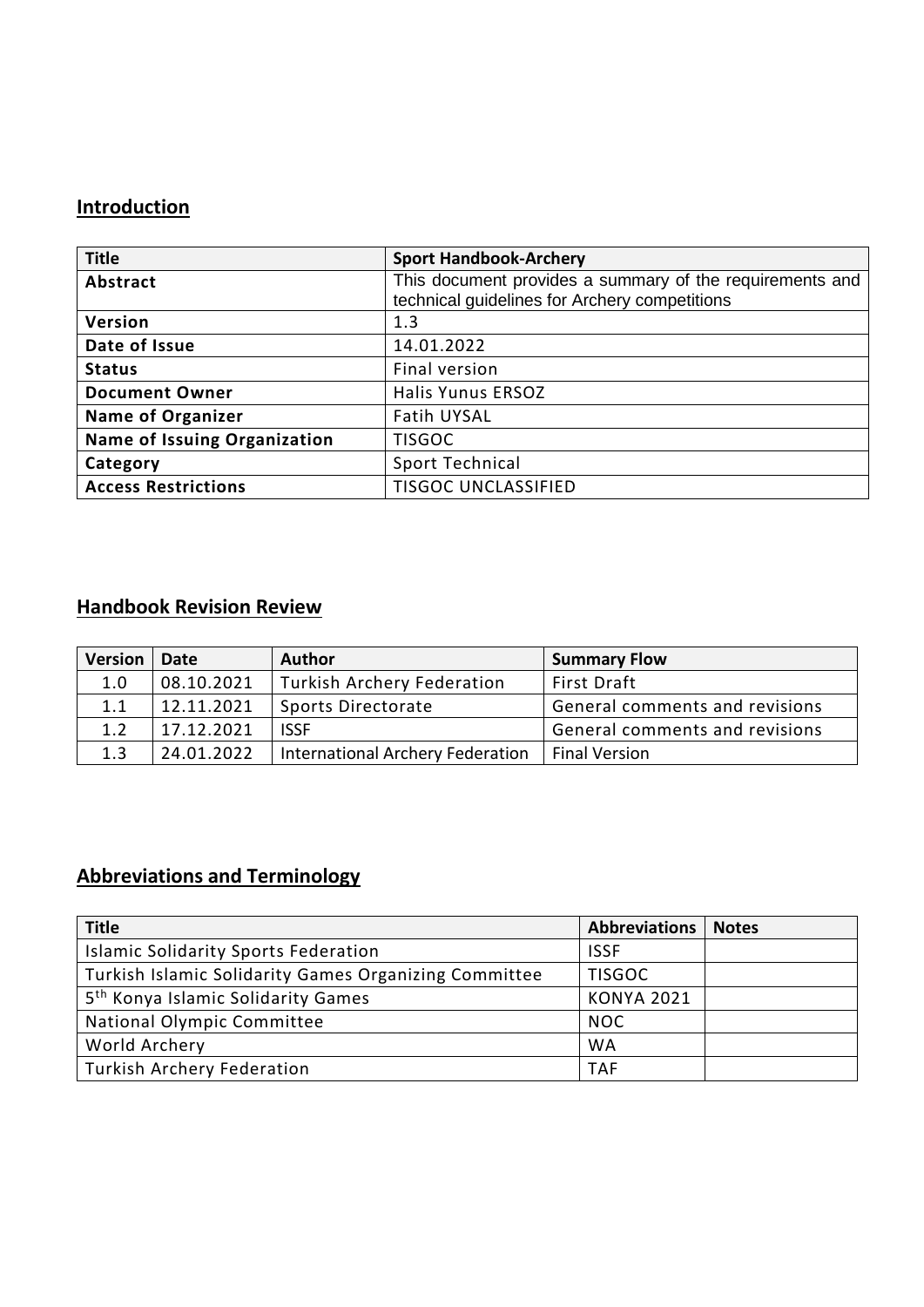## **TECHNICAL RULES**

## **1. COMPETITION RULES AND REGULATIONS**

1.1 Archery competitions in Konya 2021 5<sup>th</sup> Islamic Solidarity Games will be carried out in accordance with the updated game rules of the World Archery Federation (WA).

**1.2** Issues not covered by WA rules will be dealt with according to the following - for technical issues, the WA Rules are binding, and for general issues, the ISG Basic Regulations, General Rules and the (WA) Technical Manual should be consulted.

## **2. COMPETITION MANAGEMENT**

**2.1** Competitions will be held under the authority of the ISSF by TISGOC in accordance with the WA Rules and under the supervision of the Technical Committee.

**2.2** Technical Delegates are appointed by WA or TAF.

**2.3** Turkish Archery Federation (TAF) will support the appointment of national technical staff which will be approved by the Technical Delegate.

## **3. LOCATION AND COMPETITION SCHEDULE**

**3.1** Archery competitions will be held in Saraçoğlu Sports Facilities between 14-18 August 2022.

**3.2** According to the program prepared by the Organizing Committee, a training ground will be prepared for the participating teams and will be transmitted to the teams participating in the games.

**3.3** Archery official trainings will be held on 10 August 2022 between 09:00 - 12:00 as Men's Recurve Bow and Women's Compound Bow (AB-CD), and between 14:00 - 17:00 as Women's Recurve Bow and Men's Compound Bow (AB-CD).

**3.4** All athletes will participate in the official training in official competition uniforms. Material control will be done during the official training.

**3.5** The tablets to be used for scoring during the competition (P.D.A.), handheld terminals and scoring system operations and result information flow will support the athletes and trainers during the official training control.

**3.6** Athlete jersey numbers will be distributed by scorecards before the qualification round shots begin. Athletes will wear their jersey numbers throughout the competition.

#### **4. TECHNICAL MEETING**

**4.1** The technical meeting will be conducted on Official Training Days.

The following people will attend the meeting;

-Technical Delegate,

-Chief Referee,

-TOF and WA Representative,

-Two members from all participating teams (Manager and Coach)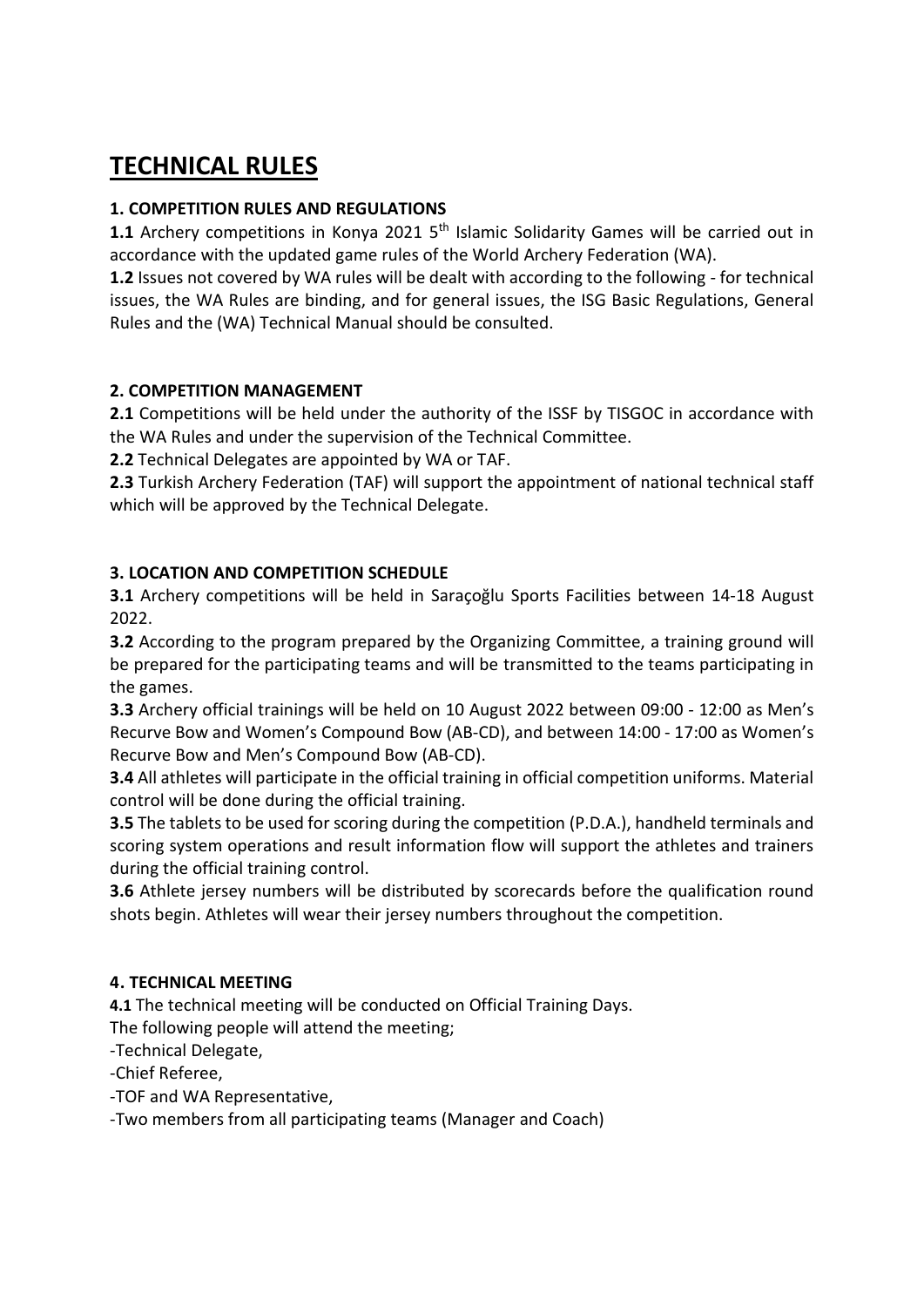## **5. COMPETITION AND PARTICIPATION**

**5.1** Competitions will be held in accordance with the competition instructions of World Archery Federation (WA) and Turkish Archery Federation (TAF). Recurve Bow and Compound Bow will be held in Senior category for Men and Women.

**5.2** The qualification rounds of the competition will be done as 720 rounds 70 m for Recurve bows, and 720 rounds 50 m for Compound Bows. Individual elimination and final rounds will be done in each category after qualification rounds within the indicated days and time zones in schedule.

**5.3** Men's and Women's teams, which are in the top 16 ranking according to qualification rounds in Recurve and Compound bows, will participate in the team elimination and final rounds. The set system will be applied in the team elimination and finals for the Recurve Bows, and the total point system through 5 series will be applied for the Compound Bows.

**5.4** Recurve Bow individual elimination rounds will be held on August 16, 2022 in the morning session. Compound Bow individual elimination rounds will be held on the same day in the afternoon session.

**5.5** In Recurve bow and Compound bow, elimination rounds will start from 1/48 round for both men and women categories. The athletes who finish qualification in the first 104 ranking will be eligible to participate in the elimination rounds.

**5.6** Competition referee assignments will be done by World Archery Federation (WA) and / or Turkish Archery Federation (TAF).

|       | <b>Number of Quotas for</b><br><b>Participating Countries</b><br>(Individual) | <b>Number of Quotas for Participating</b><br><b>Countries (Team)</b> |
|-------|-------------------------------------------------------------------------------|----------------------------------------------------------------------|
| Men   | 3 athletes for each category                                                  | 1 team for each category (3 athletes)                                |
| Women | 3 athletes for each category                                                  | 1 team for each category (3 athletes)                                |

## **6. COMPETITION FORMAT**

**6.1** The World Archery Federation (WA) game rules will be applied as the competition format. **6.2.** For individual competitions**,** qualification, elimination and final elimination round shots will be done, and for team competitions, elimination and final elimination rounds of the teams will be done.

**6.3** Qualification rounds in Archery will be made accordingly: Men's and Women's Recurve bow will be 70m. 720 rounds, and Men's and Women's Compound bow will be 50m. 720 Rounds.

**6.4** During the Qualification rounds of Archery, there will be 4 athletes on each target and it will take place in AB-CD format.

**6.5** Accredited trainers, athletes and officials who actively participate in the competition session will be allowed to enter the training and competition areas.

**6.6** The first 24 mixed teams according to mixed team elimination and qualification round results will have the right to participate in the mixed team elimination rounds. Set system will be used for Recurve Bow mixed team elimination rounds and Point System will be used for Compound Bow and W1 Bow mixed team elimination rounds.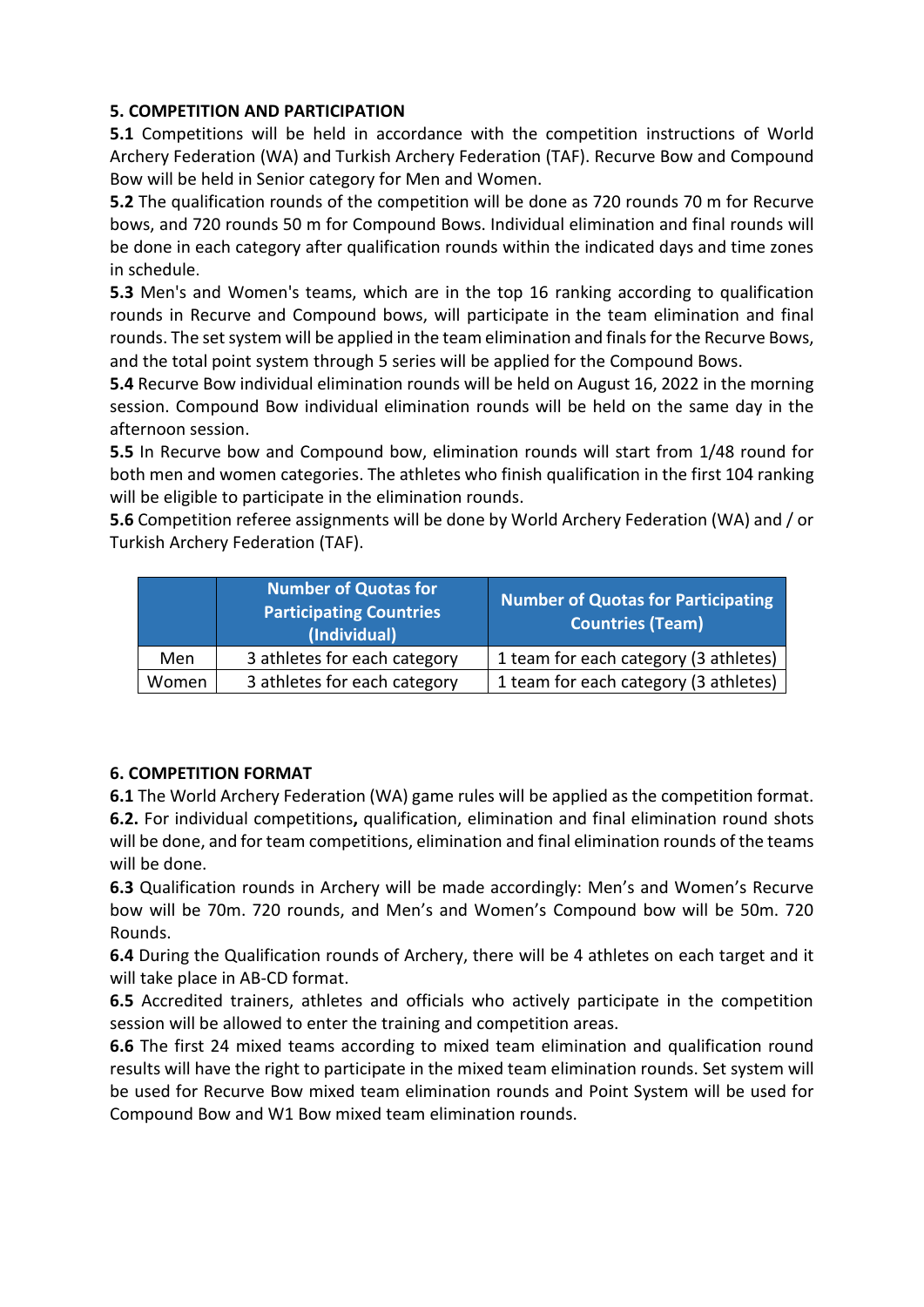## **7. COMPETITION SCHEDULE**

| <b>Date</b>    | Time                                   | <b>Activity</b>                                                                        |
|----------------|----------------------------------------|----------------------------------------------------------------------------------------|
| 14 August 2022 | 09:00-12:00 RM-CW<br>14:00-17:00 RW-CM | ARCHERY<br><b>Official Training &amp; Equipment Control</b>                            |
| 15 August 2022 | 09:00-12:00 RM-CW<br>14:00-17:00 RW-CM | ARCHERY<br><b>Qualification Rounds</b>                                                 |
| 16 August 2022 | 09:00-12:00 RM-RW<br>14:00-17:00 CM-CW | <b>ARCHERY</b><br><b>Individual Elimination Rounds</b>                                 |
| 17 August 2022 | 09:00-12:00 RM-RW<br>14:00-17:00 CM-CW | <b>ARCHERY</b><br><b>Team Elimination Rounds, Mixed Team Elimination Rounds</b>        |
| 18 August 2022 | 09:00-12:00 RM-RW<br>14:00-17:00 CM-CW | <b>ARCHERY</b><br>Team, Mixed Team and Individual Final Rounds and Medal<br>Ceremonies |

**\*** All changes that may occur during the competition will be shared with all participants by updating the version to indicate the date and time.

**\*** The training ground will be ready 2 days before the start of the qualifying shots (08 August 2022) and all participants will be able to use the training ground.

#### **8. EQUIPMENT**

**8.1** All materials and equipment must comply with the standards specified in the World Archery (WA) rules.

#### **9. CLOTHING**

**9.1** Athletes, trainers and officials must wear appropriate clothing during their stay in the competition area. The use of open-toed shoes or camouflage clothing, accessories or archery equipment are not permitted.

**9.2** According to the rules of the World Archery Federation (WA), athletes, trainers, officials and technicians participating in the same category must wear their National Team uniforms and sports shoes with the same features.

**9.3** All athletes participating in the competition must have their names and country codes written on the back of their jerseys.

#### **10. MEDALS, CERTIFICATES AND AWARD CEREMONY**

**10.1** All athletes participating in the medal ceremony must be present at the designated meeting area within the competition area just before the ceremony begins.

**10.2** The medal ceremony for all categories will be held immediately after the gold medal match of the category is over. For this reason, bronze medal winners must be present at the meeting area 10 minutes before the start of the medal ceremony.

**10.3** Archery competition winners will be rewarded with the following medals and cups. Medals will be awarded for each individual athlete, and both medals and cups will be awarded for Teams and Mixed Teams.

The First Place: Gold medal for each athlete The Second Place: Silver medal for each athlete

The Third Place: Bronze medal for each athlete

Athletes between the  $4<sup>th</sup>$  and  $8<sup>th</sup>$  degrees will be awarded certificate.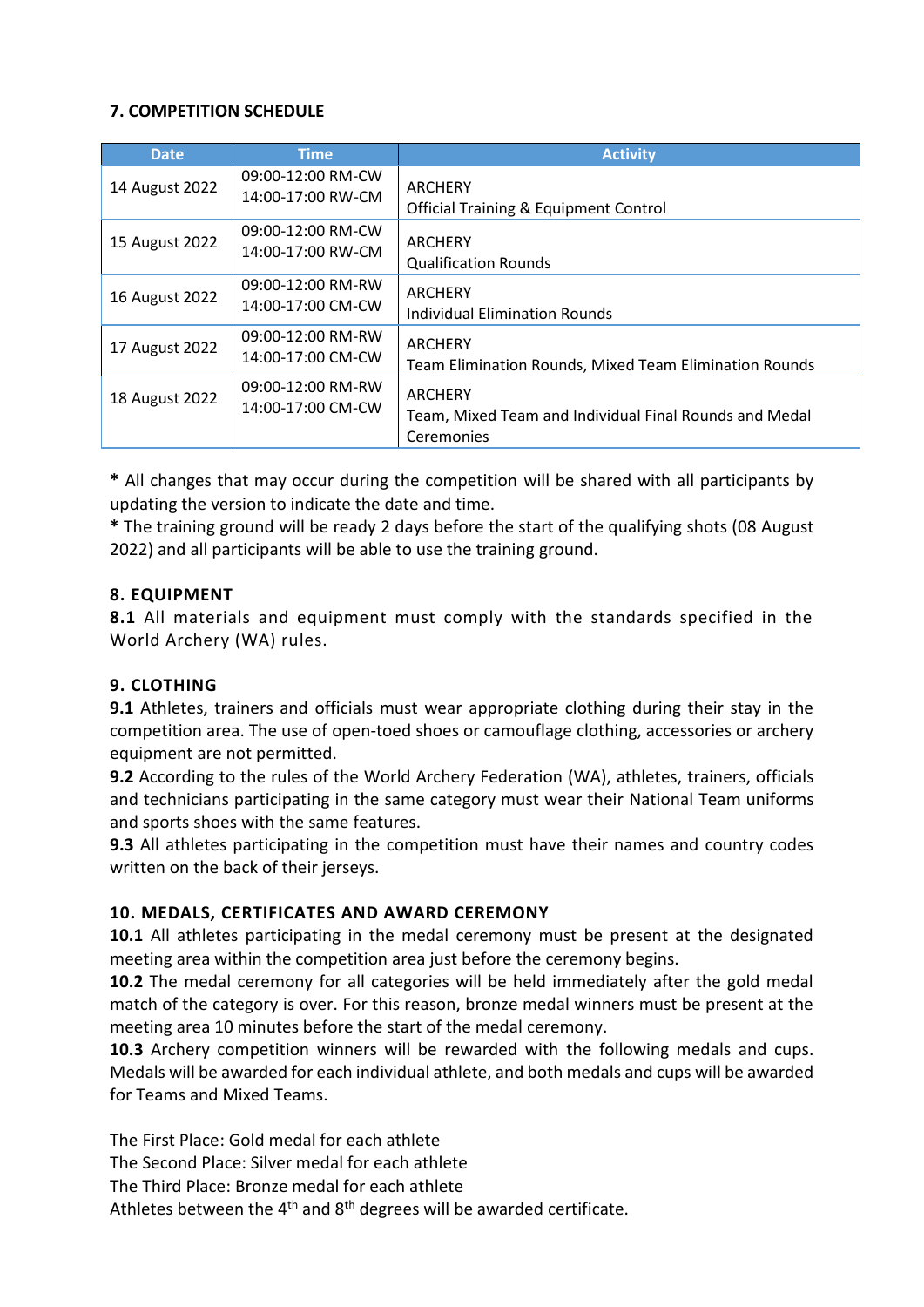## **Introduction**

| <b>Title</b>                        | <b>Sport Handbook-Para Archery</b>                       |  |
|-------------------------------------|----------------------------------------------------------|--|
| Abstract                            | This document provides a summary of the requirements and |  |
|                                     | technical guidelines for Para Archery competitions       |  |
| Version                             | 1.3                                                      |  |
| Date of Issue                       | 14.01.2022                                               |  |
| <b>Status</b>                       | Final version                                            |  |
| <b>Document Owner</b>               | <b>Halis Yunus ERSOZ</b>                                 |  |
| <b>Name of Organizer</b>            | <b>Fatih UYSAL</b>                                       |  |
| <b>Name of Issuing Organization</b> | <b>TISGOC</b>                                            |  |
| Category                            | Sport Technical                                          |  |
| <b>Access Restrictions</b>          | <b>TISGOC UNCLASSIFIED</b>                               |  |

## **Handbook Revision Review**

| <b>Version</b> | Date       | <b>Author</b>                    | <b>Summary Flow</b>            |
|----------------|------------|----------------------------------|--------------------------------|
| 1.0            | 08.10.2021 | Turkish Sports Federation for    | <b>First Draft</b>             |
|                |            | the Physically Disabled          |                                |
| 1.1            | 12.11.2021 | Sports Directorate               | General comments and revisions |
| 1.2            | 17.12.2021 | <b>ISSE</b>                      | General comments and revisions |
| 1.3            | 24.01.2022 | International Archery Federation | <b>Final Version</b>           |

## **Abbreviations and Terminology**

| <b>Title</b>                                          | <b>Abbreviations</b> | <b>Notes</b> |
|-------------------------------------------------------|----------------------|--------------|
| <b>Islamic Solidarity Sports Federation</b>           | <b>ISSF</b>          |              |
| Turkish Islamic Solidarity Games Organizing Committee | <b>TISGOC</b>        |              |
| 5 <sup>th</sup> Konya Islamic Solidarity Games        | <b>KONYA 2021</b>    |              |
| National Olympic Committee                            | <b>NOC</b>           |              |
| National Paralympic Committee                         | <b>NPC</b>           |              |
| World Archery Federation                              | <b>WA</b>            |              |
| <b>Turkish Archery Federation</b>                     | <b>TAF</b>           |              |
| Turkish Sports Federation for the Physically Disabled | <b>TBESF</b>         |              |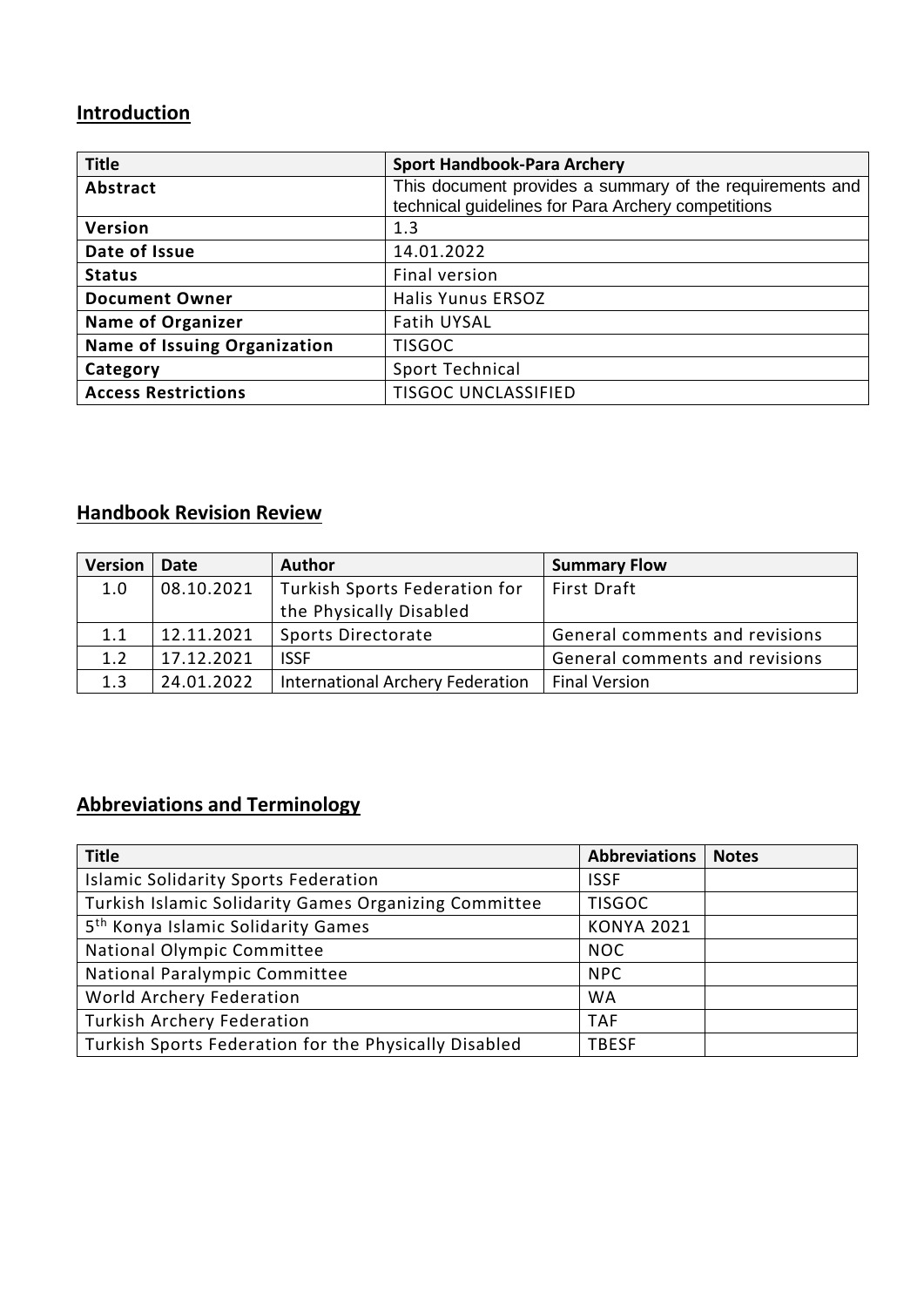## **TECHNICAL RULES**

## **1. COMPETITION RULES AND REGULATIONS**

**1.1** Para Archery competitions in Konya 2021 5<sup>th</sup> Islamic Solidarity Games will be carried out in accordance with the updated game rules of the World Archery Federation (WA).

**1.2** Issues not covered by WA rules will be dealt with according to the following - for technical issues, the WA Rules are binding, and for general issues, the ISG Basic Regulations, General Rules and the (WA) Technical Manual should be consulted.

## **2. COMPETITION MANAGEMENT**

**2.1** Competitions will be held under the authority of the ISSF by TISGOC in accordance with the WA Rules and under the supervision of the Technical Committee.

**2.2** Technical Delegates are appointed by WA and TBESF.

**2.3** Turkish Sports Federation for the Physically Disabled (TBESF) will support the appointment of national technical staff which will be approved by the Technical Delegate.

## **3. LOCATION AND COMPETITION SCHEDULE**

**3.1** Para Archery competitions will be held in Saraçoğlu Sports Facilities between 09-13 August 2022.

**3.2** According to the program prepared by the Organizing Committee, a training ground will be prepared for the participating teams and will be transmitted to the teams participating in the games.

**3.3** Para Archery Official trainings and classification will be held on 09 August 2022 between 09:00 - 12:00 as Men's Classic (Recurve) Bow – Women's Compound Bow and W1 Men, and between 14:00 - 17:00 as Women's Classic (Recurve) Bow and Men's Compound Bow and W1 Women.

**3.4** All athletes will participate in the official training in official competition uniforms. Material control will be done during the official training.

**3.5** The tablets to be used for scoring during the competition (P.D.A.), handheld terminals and scoring system operations and result information flow will support the athletes and trainers during the official training control.

**3.6** Athlete jersey numbers will be distributed by scorecards before the qualification round shots begin. Athletes will wear their jersey numbers throughout the competition.

## **4. TECHNICAL MEETING**

**4.1** The technical meeting will be conducted on Official Training Days.

The following people will attend the meeting;

-Technical Delegate,

-Chief Referee,

-TBESF and WA Representative,

-Two members from all participating teams (Manager and Coach)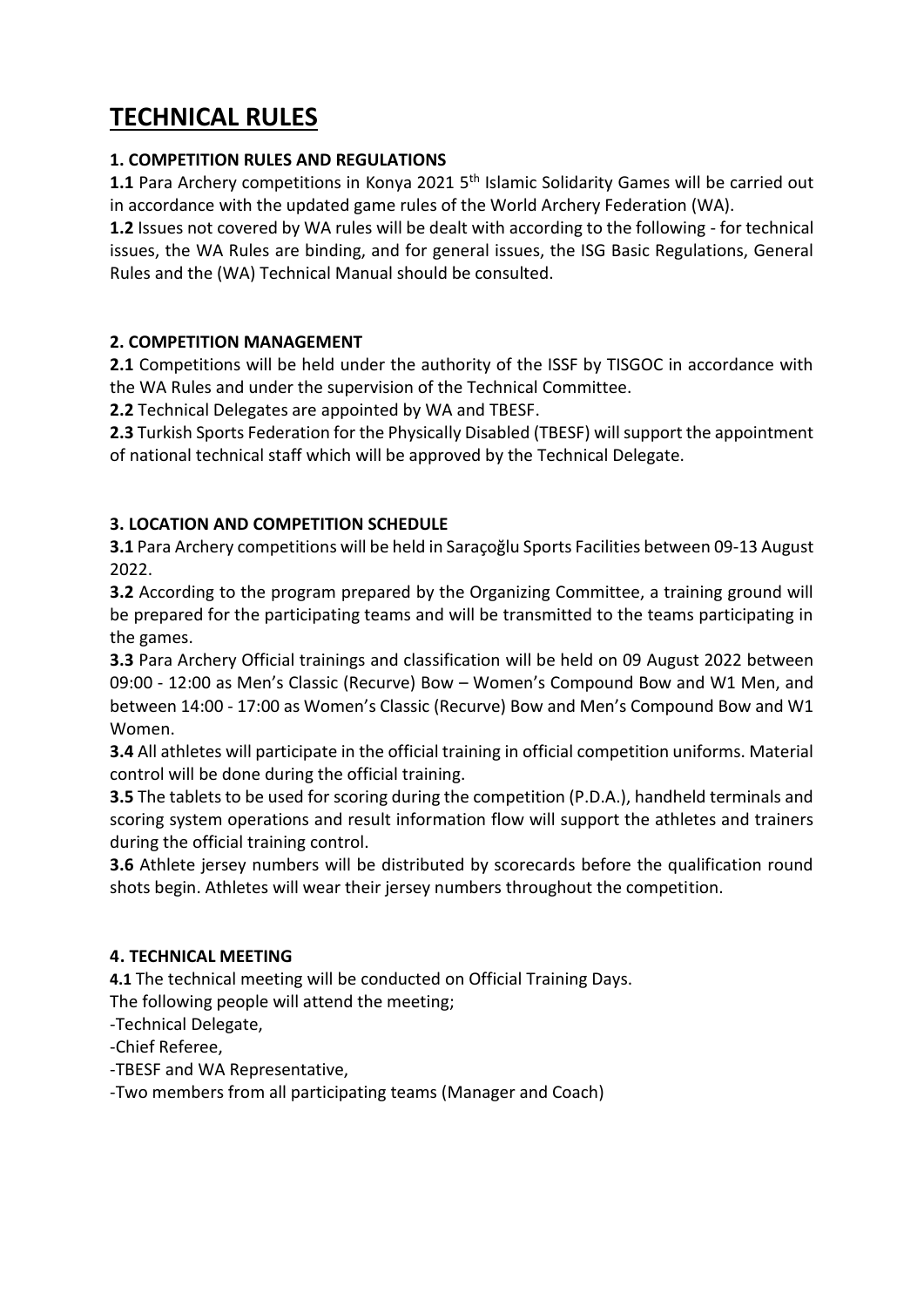## **5. PARA ARCHERY COMPETITION AND PARTICIPATION**

**5.1** Competitions will be held in accordance with the competition instructions of World Archery Federation (WA). Recurve Bow, Compound Bow and W1 Bows will be held in Senior category.

**5.2** The qualification rounds of the competition will be done as 720 rounds 70 m for Recurve bows, and 720 rounds 50 m for Compound Bows. Individual elimination and final rounds will be done in each category after qualification rounds.

**5.3** Men's and Women's teams, which are in the top 16 ranking according to qualification rounds in Recurve and Compound bows, will participate in the team elimination and final rounds. The set system will be applied in the team elimination and finals for the Recurve Bows, and the total point system through 5 series will be applied for the Compound Bows and W1 Bows.

**5.4** Recurve Bow and W1 individual elimination rounds will be held on August 11, 2022 in the morning session. Compound Bow individual elimination rounds will be held on the same day in the afternoon session.

**5.5** In Recurve bow, Compound bow and W1, elimination rounds will start from 1/48 round for both men and women categories. The athletes who finish qualification in the first 104 ranking will be eligible to participate in the elimination rounds.

**5.6** National Olympic Committees that are members of the World Archery Federation (WA) have the right to participate in the competitions.

**5.7** Competition referee appointments will be done by the World Archery Federation (WA) and/or Turkish Archery Federation (TAF).

|       | <b>Number of Quotas for</b><br><b>Participating Countries</b><br>(Individual) | Number of Quotas for Participating<br><b>Countries (Team)</b> |
|-------|-------------------------------------------------------------------------------|---------------------------------------------------------------|
| Men   | 3 athletes for each category                                                  | 1 team for each category (3 athletes)                         |
| Women | 3 athletes for each category                                                  | 1 team for each category (3 athletes)                         |

## **6. PARA ARCHERY COMPETITION AND PARTICIPATION**

**6.1** Competitions will be held according to the World Archery Federation (WA) competition rules.

**6.2** In individual competitions, qualification, elimination and final elimination rounds will be held, and in team competitions, the teams' elimination and final rounds will be held.

**6.3** The qualification rounds of the Para Archery will be made as 720 rounds 70 m in Men's and Women's Recurve Bows and 720 rounds 50 m in Men's and Women's Compound and W1 Bows.

**6.4** In Para Archery, 2 athletes will take part in each target and will be held in the EU format.

**6.5** Accredited trainers, athletes and officials actively participating in the competition session will be allowed to enter the training and competition areas.

**6.6** Mixed teams ranked in the first 24 according to the results of the Mixed Team qualifying rounds will be entitled to participate in the Mixed Team elimination rounds. Set system will be used in classical bow mixed team elimination shots, point system will be used in Compound Bow and W1 bow mixed team elimination shots.